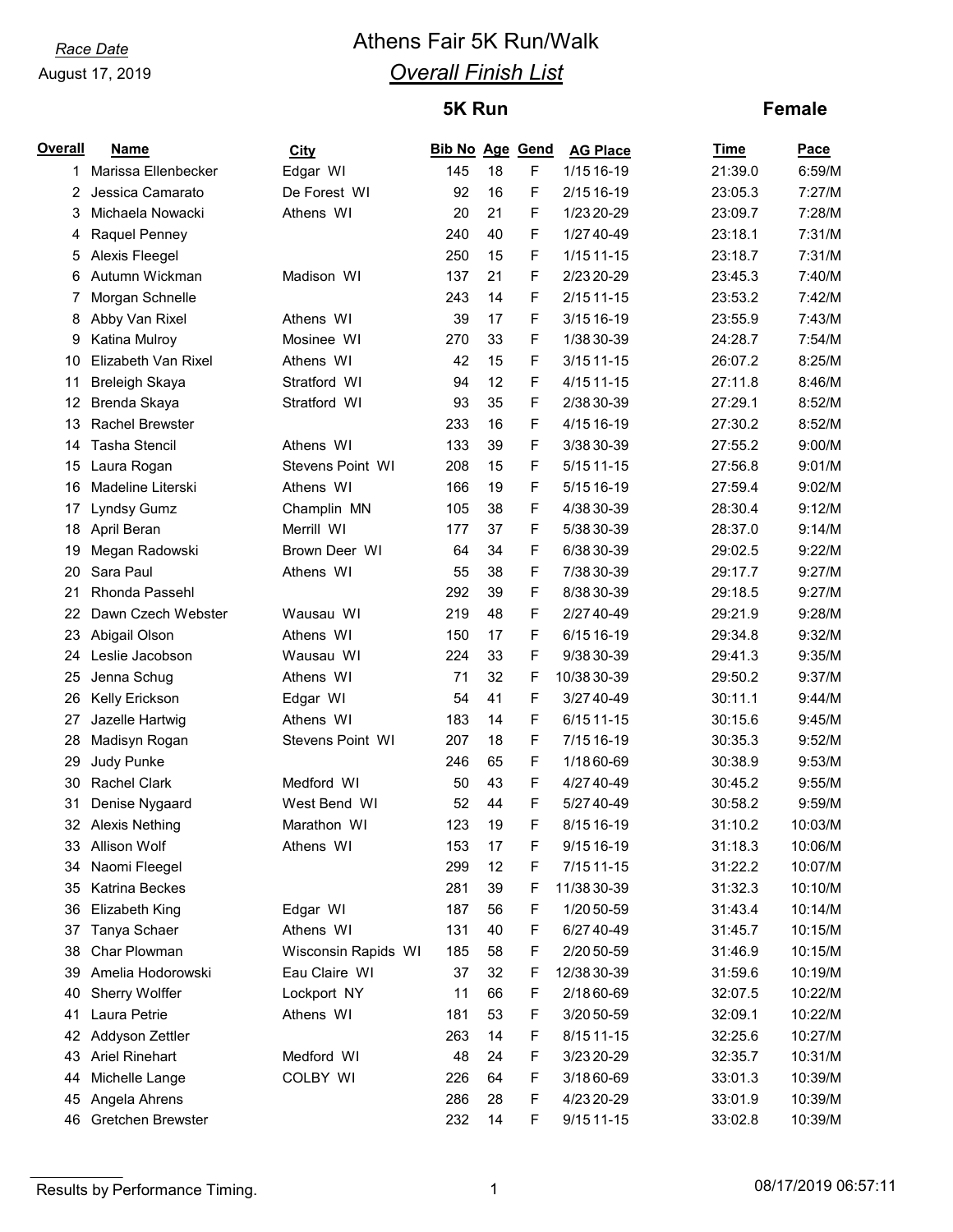# *Race Date* **Athens Fair 5K Run/Walk** *Overall Finish List*

## **5K Run**

#### **Female**

| Overall | <b>Name</b>            | <u>City</u>         | <b>Bib No Age Gend</b> |                  |   | <b>AG Place</b> | <b>Time</b> | Pace    |
|---------|------------------------|---------------------|------------------------|------------------|---|-----------------|-------------|---------|
| 47      | Jasmine Schnelle       |                     | 242                    | 16               | F | 10/15 16-19     | 33:11.6     | 10:42/M |
| 48      | <b>Riley Clark</b>     | Medford WI          | 51                     | 12               | F | 10/15 11-15     | 33:12.8     | 10:43/M |
| 49      | DARLA MYSZKA           | La Crosse WI        | 87                     | 36               | F | 13/38 30-39     | 33:18.2     | 10:45/M |
| 50      | <b>Heather Kapitz</b>  | Athens WI           | 79                     | 42               | F | 7/27 40-49      | 34:08.4     | 11:01/M |
| 51      | Alyssa Bunkelman       |                     | 291                    | 24               | F | 5/23 20-29      | 34:32.1     | 11:08/M |
| 52      | Steph Denfeld          | Wausau WI           | 9                      | 27               | F | 6/23 20-29      | 34:40.4     | 11:11/M |
| 53      | Lexi Lehman            | Oconomowoc WI       | 221                    | $\boldsymbol{9}$ | F | $1/12$ 1-10     | 34:58.1     | 11:17/M |
| 54      | McKenna Lepak          | Athens WI           | 143                    | 11               | F | 11/15 11-15     | 35:27.5     | 11:26/M |
| 55      | Lauryn Hartwig         | Athens WI           | 164                    | $\overline{7}$   | F | $2/12$ 1-10     | 35:28.4     | 11:26/M |
| 56      | Danica Knott           | Athens WI           | 111                    | 10               | F | $3/12$ 1-10     | 35:28.4     | 11:26/M |
| 57      | Elsa Scott             | <b>NEW BRIGHTON</b> | 102                    | 10               | F | $4/12$ 1-10     | 35:31.0     | 11:27/M |
| 58      | Leah Giese             | Wausau WI           | 217                    | 26               | F | 7/23 20-29      | 35:38.4     | 11:30/M |
| 59      | <b>Lindsay Rose</b>    | Stevens Point WI    | 205                    | 36               | F | 14/38 30-39     | 36:04.2     | 11:38/M |
| 60      | Hannah Fleegel         |                     | 300                    | 13               | F | 12/15 11-15     | 36:23.4     | 11:44/M |
| 61      | <b>Stacey Dahlke</b>   |                     | 237                    | 27               | F | 8/23 20-29      | 36:35.7     | 11:48/M |
| 62      | <b>Brenda Paul</b>     | Dorchester WI       | 179                    | 55               | F | 4/20 50-59      | 36:36.7     | 11:48/M |
| 63      | <b>Ryanne Peter</b>    | Athens WI           | 148                    | 23               | F | 9/23 20-29      | 36:42.2     | 11:50/M |
| 64      | Gabriella Luetschwager |                     | 265                    | 5                | F | $5/12$ 1-10     | 37:01.3     | 11:56/M |
| 65      | Linda Riske Eckert     |                     | 288                    | 69               | F | 4/18 60-69      | 37:24.7     | 12:04/M |
| 66      | Alexis Lepak           | Athens WI           | 142                    | 18               | F | 11/15 16-19     | 37:27.4     | 12:05/M |
| 67      | Keri Doll              | Stratford WI        | 195                    | 27               | F | 10/23 20-29     | 38:03.7     | 12:16/M |
| 68      | Laurie Utecht          | Wausau WI           | 159                    | 62               | F | 5/18 60-69      | 38:05.4     | 12:17/M |
| 69      | Laci Wirtala           | Merrill WI          | 178                    | 10               | F | 6/12 1-10       | 38:36.6     | 12:27/M |
| 70      | Sy'Rih Hartwig         | Athens WI           | 184                    | 12               | F | 13/15 11-15     | 38:39.4     | 12:28/M |
| 71      | Juli Gauerke-Peter     | Athens WI           | 149                    | 45               | F | 8/27 40-49      | 38:40.1     | 12:28/M |
| 72      | Danielle Diedrich      | Athens WI           | 75                     | 44               | F | 9/27 40-49      | 38:41.3     | 12:29/M |
| 73      | <b>Hannah Frank</b>    | Athens WI           | 215                    | 23               | F | 11/23 20-29     | 39:20.5     | 12:41/M |
| 74      | Amber Kraus            | Stetsonville WI     | 213                    | 37               | F | 15/38 30-39     | 39:20.5     | 12:41/M |
| 75      | Katy Beasley           | Athens WI           | 10                     | 32               | F | 16/38 30-39     | 39:25.6     | 12:43/M |
| 76      | Andrea Baumgartner     | Chicago IL          | 77                     | 33               | F | 17/38 30-39     | 39:41.8     | 12:48/M |
| 77      | Laura Hayden           | Stetsonville WI     | 1                      | 55               | F | 5/20 50-59      | 41:45.4     | 13:28/M |
| 78      | Jamie Scott            | Saint Paul MN       | 101                    | 40               | F | 10/27 40-49     | 42:13.7     | 13:37/M |
| 79      | Sharon Westfall        | Athens WI           | 26                     | 63               | F | 6/1860-69       | 42:17.0     | 13:38/M |
| 80      | Amy Lehman             | Oconomowoc WI       | 220                    | 39               | F | 18/38 30-39     | 42:21.2     | 13:40/M |
| 81      | Jennifer Sterzinger    | Medford WI          | 86                     | 31               | F | 19/38 30-39     | 42:31.7     | 13:43/M |
| 82      | Reanna Stowe           | Athens WI           | 121                    | 17               | F | 12/15 16-19     | 43:07.6     | 13:55/M |
| 83      | Cecelia Felzkowski     | Athens WI           | 247                    | 76               | F | 1/370-79        | 44:19.0     | 14:18/M |
| 84      | <b>Tracy Lepak</b>     | Atehsn WI           | 141                    | 43               | F | 11/27 40-49     | 44:34.2     | 14:23/M |
| 85      | Haley Hopperdietzel    | Wausau WI           | 203                    | 15               | F | 14/15 11-15     | 44:39.2     | 14:24/M |
| 86      | Amy Brandl             | Dayton OH           | 6                      | 35               | F | 20/38 30-39     | 45:49.2     | 14:47/M |
| 87      | Allie Westfall         | Athens WI           | 25                     | 10               | F | 7/12 1-10       | 46:13.6     | 14:55/M |
| 88      | <b>Brynn Knott</b>     | Athens WI           | 110                    | $\boldsymbol{7}$ | F | 8/12 1-10       | 46:14.6     | 14:55/M |
| 89      | Sara Schmidt           | Brownville WI       | 132                    | 38               | F | 21/38 30-39     | 46:19.0     | 14:56/M |
| 90      | Kristina Knott         | Athens WI           | 113                    | 39               | F | 22/38 30-39     | 46:19.4     | 14:56/M |
| 91      | Anne Fleegel           |                     | 297                    | 41               | F | 12/27 40-49     | 46:45.6     | 15:05/M |
| 92      | Crystal Schaefer       |                     | 298                    | 38               | F | 23/38 30-39     | 46:45.6     | 15:05/M |

Results by Performance Timing. 2 2 and 2 08/17/2019 06:57:11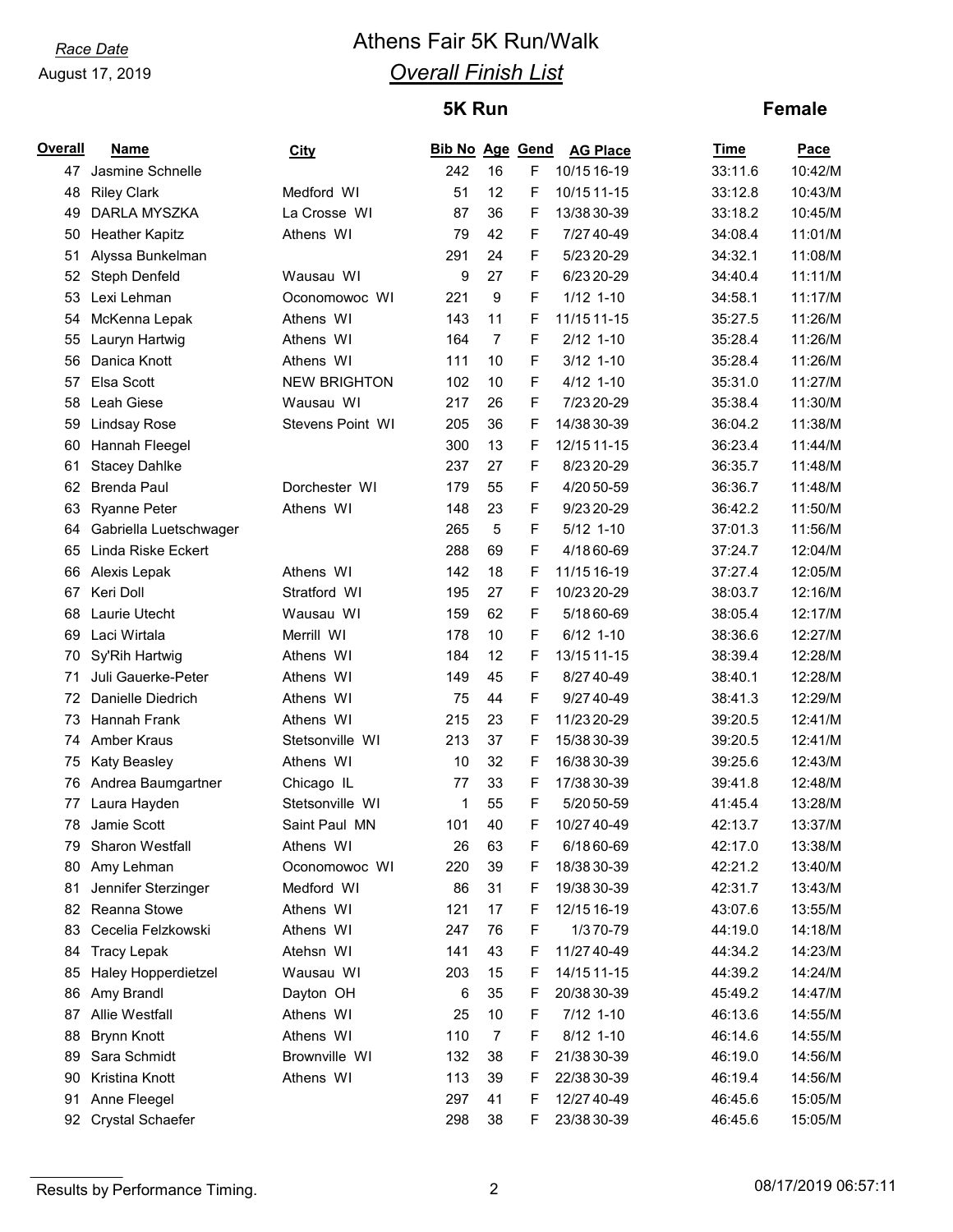# *Race Date* **Athens Fair 5K Run/Walk** *Overall Finish List*

## **5K Run**

#### **Female**

| <b>Overall</b> | Name                    | <b>City</b>   | <b>Bib No Age Gend</b> |        |    | <b>AG Place</b> | Time    | <u>Pace</u> |
|----------------|-------------------------|---------------|------------------------|--------|----|-----------------|---------|-------------|
| 93             | Marciann Wiegand        | Athens WI     | 115                    | 40     | F  | 13/27 40-49     | 48:03.6 | 15:30/M     |
| 94             | Katie Cummings          |               | 277                    | 22     | F  | 12/23 20-29     | 48:54.4 | 15:46/M     |
| 95             | Tabitha Hartwig         | Athens WI     | 172                    | 40     | F  | 14/27 40-49     | 48:57.6 | 15:47/M     |
| 96             | Kristen Wickman         | Athens WI     | 134                    | 19     | F  | 13/15 16-19     | 49:02.7 | 15:49/M     |
| 97             | Cherish Byrd            | Medford WI    | 124                    | 41     | F  | 15/27 40-49     | 49:53.1 | 16:05/M     |
| 98             | Alyssa Schueller        | Athens WI     | 88                     | 20     | F  | 13/23 20-29     | 50:16.0 | 16:13/M     |
| 99             | <b>Sherry Schueller</b> | Athens WI     | 89                     | 51     | F  | 6/20 50-59      | 50:16.4 | 16:13/M     |
| 100            | Jamie Epping            | Athens WI     | 16                     | 34     | F  | 24/38 30-39     | 50:19.2 | 16:14/M     |
| 101            | Carol Wisnewski         | Athens WI     | 13                     | 69     | F  | 7/18 60-69      | 50:19.2 | 16:14/M     |
| 102            | Evelyn Mollner          |               | 280                    | 8      | F  | $9/12$ 1-10     | 50:22.2 | 16:15/M     |
| 103            | <b>Mistie Mollner</b>   |               | 236                    | 38     | F  | 25/38 30-39     | 50:30.4 | 16:17/M     |
| 104            | Becky Van Rixel         | Athens WI     | 41                     | 46     | F  | 16/27 40-49     | 50:54.9 | 16:25/M     |
| 105            | Sabrina Bunkelman       | Athens WI     | 156                    | 22     | F  | 14/23 20-29     | 50:55.2 | 16:25/M     |
| 106            | Stacie Ziegel           |               | 276                    | 40     | F  | 17/27 40-49     | 51:02.4 | 16:28/M     |
| 107            | <b>Emily Passehl</b>    | Athens WI     | 199                    | 16     | F  | 14/15 16-19     | 51:04.7 | 16:28/M     |
| 108            | Doreen Schultz          | Athens WI     | 197                    | 64     | F  | 8/18 60-69      | 51:06.2 | 16:29/M     |
| 109            | Madilyn Ziech           |               | 278                    | 16     | F  | 15/15 16-19     | 51:13.3 | 16:31/M     |
| 110            | Sally Ziech             | Reedsburg WI  | 272                    | 46     | F  | 18/27 40-49     | 51:14.7 | 16:32/M     |
| 111            | Sue Rohde               | Weyauwega WI  | 193                    | 63     | F  | 9/18 60-69      | 51:21.2 | 16:34/M     |
| 112            | Sandy Hartwig           |               | 293                    | 65     | F  | 10/18 60-69     | 51:21.4 | 16:34/M     |
| 113            | Jenny Lavicka           | Athens WI     | 23                     | 45     | F  | 19/27 40-49     | 51:27.2 | 16:36/M     |
| 114            | Jena OFlanagan          | Colby WI      | 63                     | 32     | F  | 26/38 30-39     | 51:27.3 | 16:36/M     |
| 115            | Abbie Lavin             | Medford WI    | 255                    | 30     | F  | 27/38 30-39     | 51:27.4 | 16:36/M     |
| 116            | Cassandra Riehle        | Athens WI     | 33                     | 15     | F  | 15/15 11-15     | 52:15.7 | 16:51/M     |
| 117            | Patty Grove             | Rothschild WI | 14                     | 49     | F  | 20/27 40-49     | 52:45.9 | 17:01/M     |
| 118            | Nicole Ellenbecker      |               | 269                    | 47     | F  | 21/27 40-49     | 52:49.8 | 17:02/M     |
| 119            | <b>Rylee Tessmer</b>    |               | 268                    | 25     | F  | 15/23 20-29     | 52:50.2 | 17:03/M     |
| 120            | Arlene Leffel           | Merrill WI    | 174                    | 73     | F  | 2/370-79        | 53:00.6 | 17:06/M     |
| 121            | <b>Bailey Harder</b>    | Medford WI    | 78                     | 28     | F  | 16/23 20-29     | 53:42.1 | 17:19/M     |
| 122            | Kristen Hesgard         | Unity WI      | 76                     | 28     | F  | 17/23 20-29     | 53:42.3 | 17:19/M     |
| 123            | <b>Tanille Hartwig</b>  | Athens WI     | 182                    | 37     | F  | 28/38 30-39     | 54:09.1 | 17:28/M     |
| 124            | <b>Emzlee Hartwig</b>   | Athens WI     | 196                    | 5      | F  | 10/12 1-10      | 54:09.7 | 17:28/M     |
| 125            | Dana Hopperdietzel      | Wausau WI     | 200                    | 45     | F  | 22/27 40-49     | 54:30.6 | 17:35/M     |
| 126            | Sandy Seliger           |               | 267                    | 48     | F  | 23/27 40-49     | 54:37.5 | 17:37/M     |
| 127            | Jenny Skrzypchak        |               | 271                    | 55     | F  | 7/20 50-59      | 54:37.5 | 17:37/M     |
| 128            | Amy Ewan                | Weston WI     | 100                    | 39     | F  | 29/38 30-39     | 54:38.7 | 17:37/M     |
| 129            | <b>Katie Drexler</b>    | Edgar WI      | 70                     | 38     | F  | 30/38 30-39     | 54:40.1 | 17:38/M     |
| 130            | <b>Tiffany Hart</b>     | Stratford WI  | 165                    | 39     | F  | 31/38 30-39     | 54:40.5 | 17:38/M     |
| 131            | Jessica Frahm           | Athens WI     | 5                      | 38     | F  | 32/38 30-39     | 54:40.7 | 17:38/M     |
| 132            | Julie Frahm             | Athens WI     | 139                    | 48     | F  | 24/27 40-49     | 55:04.9 | 17:46/M     |
| 133            | Pam Seubert             | Marathon WI   | 47                     | 56     | F  | 8/20 50-59      | 55:05.5 | 17:46/M     |
| 134            | <b>Brooke Seubert</b>   |               | 294                    | 24     | F  | 18/23 20-29     | 55:05.5 | 17:46/M     |
| 135            | Carrie Mullin           | MEDFORD WI    | 67                     | 32     | F  | 33/38 30-39     | 55:10.2 | 17:48/M     |
| 136            | Sarah Balz              | Brodhead WI   | 57                     | 46     | F  | 25/27 40-49     | 55:11.2 | 17:48/M     |
| 137            | Jennifer Podeweltz      | Merrill WI    | 97                     | 38     | F  | 34/38 30-39     | 55:11.4 | 17:48/M     |
| 138            | Justine Rausch          |               | 287                    | $30\,$ | F. | 35/38 30-39     | 55:15.5 | 17:49/M     |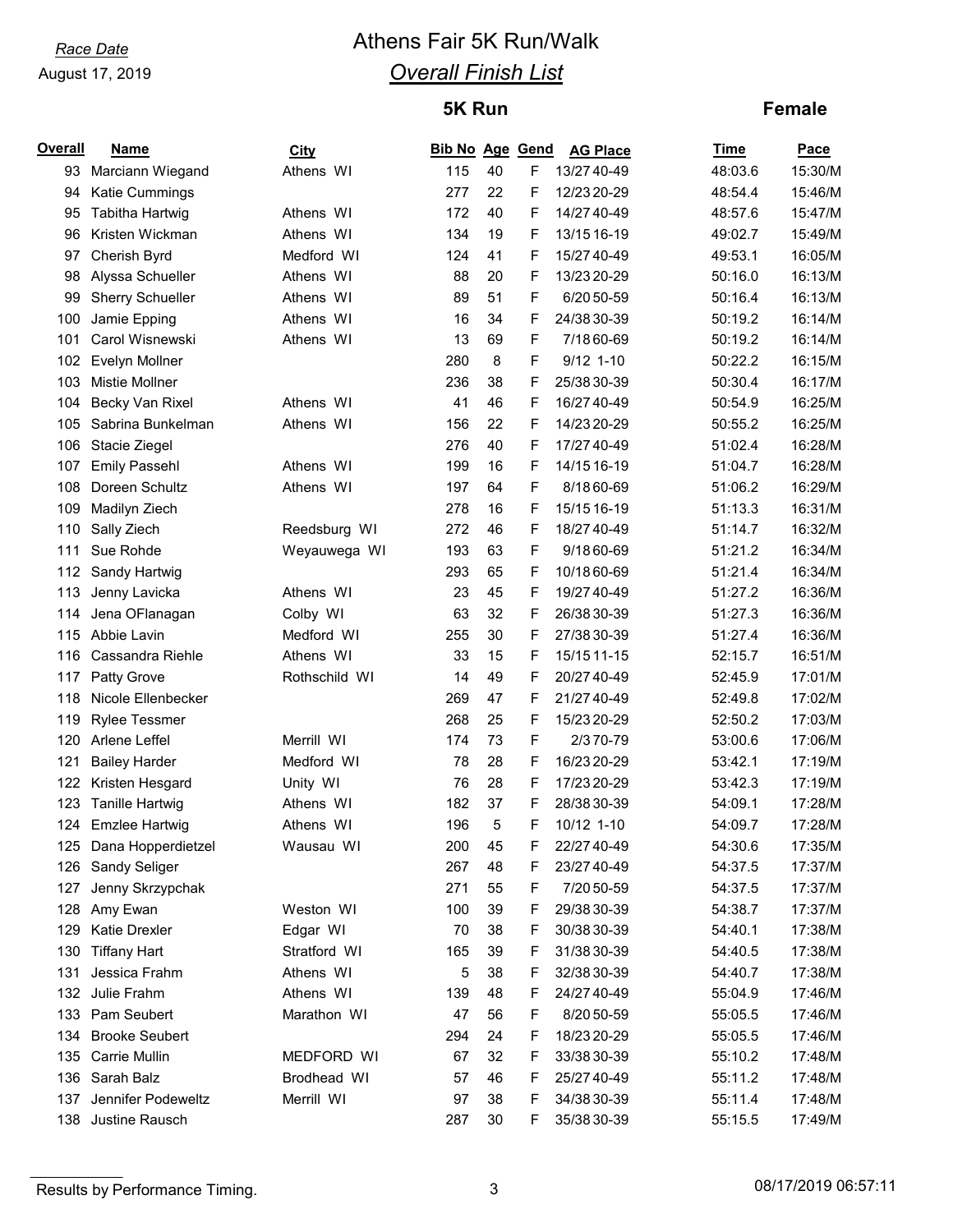# *Race Date* **Athens Fair 5K Run/Walk** *Overall Finish List*

# **5K Run**

#### **Female**

| Name                 | City          |     |    |   | <b>AG Place</b> | <b>Time</b>                                                                                                                                                                                 | Pace    |
|----------------------|---------------|-----|----|---|-----------------|---------------------------------------------------------------------------------------------------------------------------------------------------------------------------------------------|---------|
| 139 Carla Prahl      | Athens WI     | 161 | 43 | F |                 | 55:16.4                                                                                                                                                                                     | 17:50/M |
| Danielle Dahlke      |               | 254 | 28 | F | 19/23 20-29     | 57:27.7                                                                                                                                                                                     | 18:32/M |
| <b>Emily Punke</b>   |               | 230 | 33 | F |                 | 57:38.7                                                                                                                                                                                     | 18:35/M |
| <b>Kathy Punke</b>   | Athens WI     | 46  | 61 | F | 11/18 60-69     | 57:39.4                                                                                                                                                                                     | 18:36/M |
| <b>Stacy Kleberg</b> | Wausau WI     | 19  | 39 | F |                 | 58:02.2                                                                                                                                                                                     | 18:43/M |
| Mindy Gumz           | Marshfield WI | 191 | 36 | F | 38/38 30-39     | 58:02.4                                                                                                                                                                                     | 18:43/M |
| 145 Ariana Kapfhamer | Medford WI    | 91  | 9  | F | 11/12 1-10      | 58:20.2                                                                                                                                                                                     | 18:49/M |
| <b>Tammy Dvorak</b>  | Athens WI     | 30  | 51 | F | 9/20 50-59      | 58:24.2                                                                                                                                                                                     | 18:50/M |
| Janet Wickman        | Athens WI     | 136 | 47 | F |                 | 58:32.2                                                                                                                                                                                     | 18:53/M |
| Kathy Luther         | Athens WI     | 29  | 53 | F | 10/20 50-59     | 58:35.7                                                                                                                                                                                     | 18:54/M |
| Mary Ellenbecker     | Athens WI     | 18  | 65 | F | 12/18 60-69     | 58:36.1                                                                                                                                                                                     | 18:54/M |
| Kristi Redmann       | Athens WI     | 114 | 52 | F | 11/20 50-59     | 58:39.7                                                                                                                                                                                     | 18:55/M |
| Lynn Luetschwager    | Athens WI     | 98  | 60 | F | 13/18 60-69     | 58:43.8                                                                                                                                                                                     | 18:56/M |
| 152 Tammi Viegut     | Minoqua WI    | 223 | 60 | F | 14/18 60-69     | 58:44.9                                                                                                                                                                                     | 18:57/M |
| Mary Ann Punke       |               | 231 | 68 | F | 15/18 60-69     | 58:44.9                                                                                                                                                                                     | 18:57/M |
| <b>Bonnie Stange</b> | Athens WI     | 162 | 55 | F | 12/20 50-59     | 58:45.0                                                                                                                                                                                     | 18:57/M |
| <b>Barb Beastrom</b> | Athens WI     | 90  | 75 | F | 3/370-79        | 59:13.7                                                                                                                                                                                     | 19:06/M |
| Alyssa Weise         | DeForest WI   | 62  | 24 | F |                 | 59:33.6                                                                                                                                                                                     | 19:13/M |
| Sharon Miller        | Marathon WI   | 198 | 65 | F | 16/18 60-69     | 59:34.2                                                                                                                                                                                     | 19:13/M |
| Judy Weise           | Athens WI     | 45  | 58 | F | 13/20 50-59     | 59:35.2                                                                                                                                                                                     | 19:13/M |
| Lori Daul            | Athens WI     | 117 | 51 | F | 14/20 50-59     | 59:51.7                                                                                                                                                                                     | 19:18/M |
| Ann Brodziski        | Wausau WI     | 122 | 52 | F | 15/20 50-59     | 59:51.7                                                                                                                                                                                     | 19:18/M |
| Jessica Dahlke       |               | 251 | 24 | F |                 | 1:02:23.7                                                                                                                                                                                   | 20:07/M |
| Kyra Peterson        | Abbotsford WI | 144 | 9  | F | 12/12 1-10      | 1:02:49.5                                                                                                                                                                                   | 20:16/M |
| Joanne Von Loh       | Athens WI     | 194 | 55 | F |                 | 1:02:50.5                                                                                                                                                                                   | 20:16/M |
| Lori Kremsreiter     | Athens WI     | 22  | 57 | F |                 | 1:02:50.7                                                                                                                                                                                   | 20:16/M |
| Deb Chicks           | Colby WI      | 210 | 61 | F | 17/18 60-69     | 1:03:08.2                                                                                                                                                                                   | 20:22/M |
| Amanda Chicks        | Colby WI      | 209 | 26 | F |                 | 1:03:08.2                                                                                                                                                                                   | 20:22/M |
| Rhonda Stange        | Athens WI     | 43  | 55 | F | 18/20 50-59     | 1:06:21.1                                                                                                                                                                                   | 21:24/M |
| Patty Riske          |               | 261 | 62 | F | 18/18 60-69     | 1:06:21.4                                                                                                                                                                                   | 21:24/M |
| Allison Halvorsen    |               | 262 | 28 | F |                 | 1:07:53.3                                                                                                                                                                                   | 21:54/M |
| Cheryl Steinke       | Athens WI     | 140 | 58 | F | 19/20 50-59     | 1:08:46.1                                                                                                                                                                                   | 22:11/M |
| Audra Klimpke        | Athens WI     | 155 | 52 | F |                 | 1:08:46.1                                                                                                                                                                                   | 22:11/M |
|                      |               |     |    |   |                 | <b>Bib No Age Gend</b><br>26/27 40-49<br>36/38 30-39<br>37/38 30-39<br>27/27 40-49<br>20/23 20-29<br>21/23 20-29<br>16/20 50-59<br>17/20 50-59<br>22/23 20-29<br>23/23 20-29<br>20/20 50-59 |         |

## Results by Performance Timing. The same control of the set of the set of the set of the ST of the ST.11 and the ST of the ST of the ST of the ST of the ST of the ST of the ST of the ST of the ST of the ST of the ST of the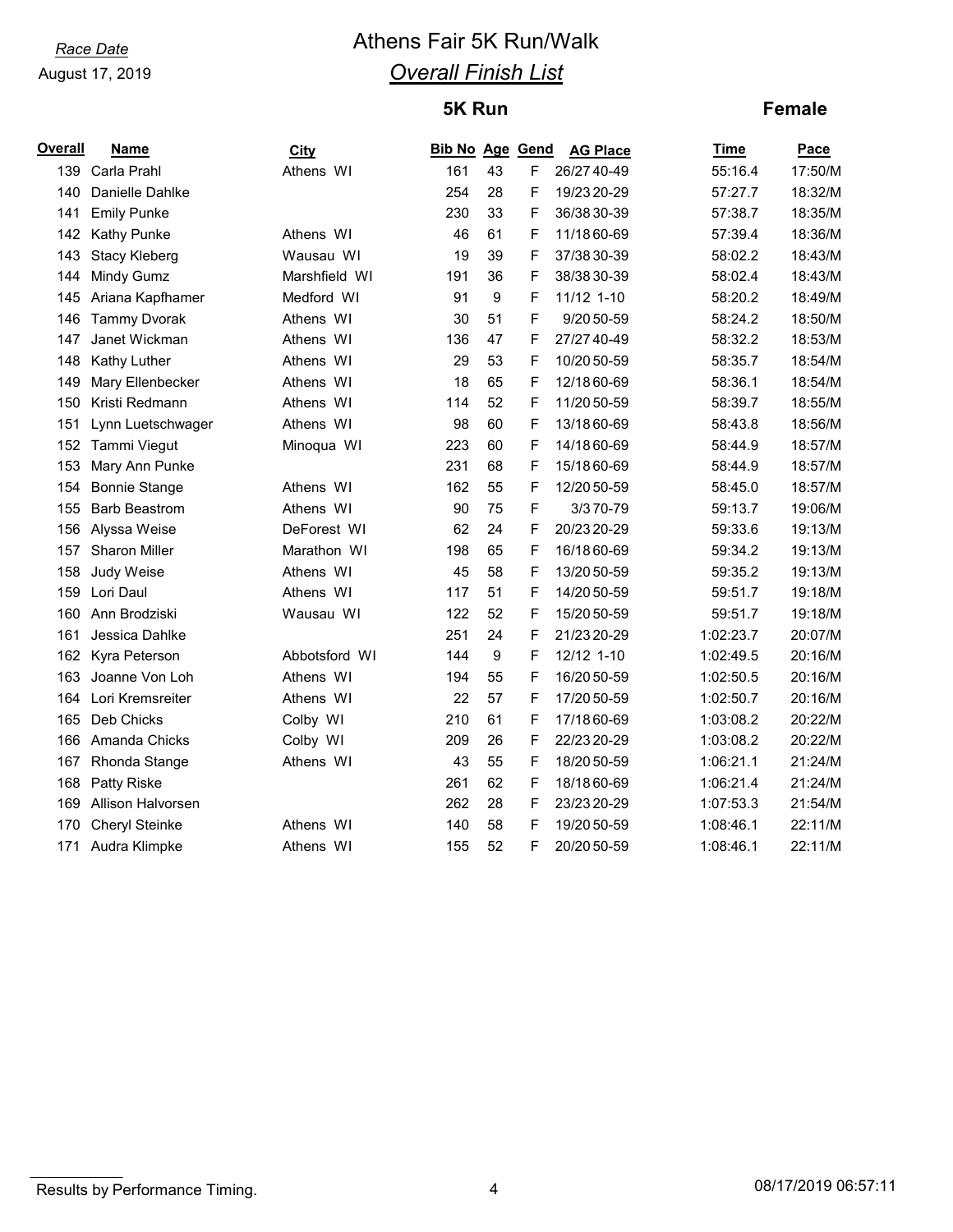# *Race Date* **Athens Fair 5K Run/Walk** *Overall Finish List*

## **5K Run**

#### **Male**

| <b>Overall</b> | <b>Name</b>                 | <b>City</b>       | <b>Bib No Age Gend</b> |    |   | <b>AG Place</b> | Time    | Pace   |
|----------------|-----------------------------|-------------------|------------------------|----|---|-----------------|---------|--------|
| 1.             | Xavier Lechleitner          | Edgar WI          | 3                      | 21 | M | 1/18 20-29      | 17:29.4 | 5:38/M |
| 2              | Johnathon Nowacki           |                   | 245                    | 17 | M | 1/8 16-19       | 17:55.7 | 5:47/M |
| 3              | <b>Braden Kapitz</b>        | Athens WI         | 82                     | 15 | M | 1/16 11-15      | 19:16.4 | 6:13/M |
| 4              | Andrew Hartmann             |                   | 257                    | 17 | M | 2/8 16-19       | 19:55.2 | 6:25/M |
| 5              | Allan-Fish Stieber          | Abbotsford WI     | 227                    | 63 | M | 1/11 60-69      | 21:10.4 | 6:50/M |
| 6              | Cedric Lechleitner          | Edgar WI          | 44                     | 26 | M | 2/18 20-29      | 21:17.5 | 6:52/M |
| 7              | Craig Gumz                  | St. Louis Park MN | 229                    | 37 | M | 1/19 30-39      | 21:18.2 | 6:52/M |
| 8              | Craig Rogan                 | Stevens Point WI  | 206                    | 41 | M | 1/8 40-49       | 21:19.0 | 6:53/M |
| 9              | Aaron Hartmann              |                   | 258                    | 17 | M | 3/8 16-19       | 21:54.6 | 7:04/M |
| 10             | <b>Bailey Schleicher</b>    | Athens WI         | 189                    | 21 | M | 3/18 20-29      | 22:01.8 | 7:06/M |
| 11             | <b>Andy Natzke</b>          |                   | 260                    | 34 | M | 2/1930-39       | 22:10.7 | 7:09/M |
| 12             | fritz moua                  | weston WI         | 99                     | 37 | M | 3/1930-39       | 22:14.8 | 7:10/M |
| 13             | Steve Sprotte               | Abbotsford WI     | 167                    | 52 | M | 1/15 50-59      | 22:49.5 | 7:22/M |
| 14             | Chris Beran                 | Minneapolis MN    | 218                    | 41 | M | 2/8 40-49       | 23:03.3 | 7:26/M |
| 15             | <b>Tanner Westfall</b>      | Athens WI         | $\overline{c}$         | 17 | M | 4/8 16-19       | 23:07.4 | 7:27/M |
| 16             | Nathan Wolf                 | Athens WI         | 152                    | 14 | М | 2/16 11-15      | 23:32.5 | 7:35/M |
| 17             | Hunter Ellenbecker          | Edgar WI          | 146                    | 21 | M | 4/18 20-29      | 23:56.3 | 7:43/M |
| 18             | Jeff Luetschwager           |                   | 264                    | 38 | M | 4/1930-39       | 24:02.2 | 7:45/M |
| 19             | Alex Kapitz                 | Athens WI         | 83                     | 11 | M | 3/16 11-15      | 24:07.3 | 7:47/M |
| 20             | Jon Beran                   |                   | 289                    | 33 | M | 5/1930-39       | 24:08.3 | 7:47/M |
| 21             | Andrew Schaer               | Athens WI         | 129                    | 13 | M | 4/16 11-15      | 25:05.4 | 8:05/M |
| 22             | <b>Thomas Schaer</b>        | Athens WI         | 128                    | 42 | M | 3/8 40-49       | 25:15.3 | 8:09/M |
| 23             | <b>Brad Frahm</b>           | La Crosse WI      | 275                    | 46 | M | 4/8 40-49       | 25:25.0 | 8:12/M |
| 24             | Tom Normington              | Edgar WI          | 252                    | 53 | M | 2/15 50-59      | 25:50.2 | 8:20/M |
| 25             | Ray Dahlke                  |                   | 253                    | 30 | M | 6/1930-39       | 26:00.5 | 8:23/M |
| 26             | Joe SchmidtFranz            |                   | 259                    | 54 | M | 3/15 50-59      | 26:49.1 | 8:39/M |
| 27             | Matthew Wassmann            | Weston WI         | 160                    | 26 | M | 5/18 20-29      | 26:51.3 | 8:40/M |
| 28             | Kyle Welbes                 |                   | 290                    | 24 | M | 6/18 20-29      | 26:51.5 | 8:40/M |
| 29             | <b>Bryann Weiler</b>        |                   | 284                    | 50 | M | 4/15 50-59      | 27:05.2 | 8:44/M |
| 30             | <b>Bob Kapitz</b>           | Athens WI         | 80                     | 47 | M | 5/8 40-49       | 27:06.3 | 8:45/M |
| 31             | Jason Beran                 | Eau Claire WI     | 169                    | 34 | М | 7/19 30-39      | 27:06.9 | 8:45/M |
| 32             | Nicholas Pittman            | Athens WI         | 38                     | 12 | М | 5/16 11-15      | 27:13.4 | 8:47/M |
| 33             | <b>Matt Mollner</b>         |                   | 235                    | 38 | M | 8/1930-39       | 27:15.1 | 8:47/M |
| 34             | <b>Matthew Sprotte</b>      | Athens WI         | 168                    | 12 | M | 6/16 11-15      | 27:19.5 | 8:49/M |
| 35             | William Liztzer             |                   | 256                    | 30 | M | 9/19 30-39      | 27:22.9 | 8:50/M |
| 36             | <b>Riley Schultz-Becker</b> |                   | 283                    | 11 | M | 7/16 11-15      | 27:39.1 | 8:55/M |
| 37             | Alan Leffel                 | Appleton WI       | 12                     | 52 | M | 5/15 50-59      | 27:43.6 | 8:56/M |
| 38             | Ricky Bjork                 |                   | 239                    | 57 | M | 6/15 50-59      | 27:59.4 | 9:02/M |
| 39             | <b>Timothy Sillamda</b>     |                   | 295                    | 31 | М | 10/1930-39      | 28:03.1 | 9:03/M |
| 40             | Mike Beran                  | Athens WI         | 175                    | 60 | M | 2/1160-69       | 28:16.1 | 9:07/M |
| 41             | Douglas Bandt               | Marshfield WI     | 176                    | 60 | M | 3/1160-69       | 28:39.2 | 9:15/M |
| 42             | Nick Paul                   | Athens WI         | 56                     | 8  | M | $1/12$ 1-10     | 28:45.2 | 9:16/M |
| 43             | <b>Travis Bube</b>          | Rib Lake WI       | 53                     | 29 | М | 7/18 20-29      | 28:45.3 | 9:16/M |
| 44             | David Helmer                | Wausau WI         | 228                    | 67 | M | 4/1160-69       | 29:12.4 | 9:25/M |
| 45             | <b>Cameron Giese</b>        | Wausau WI         | 216                    | 27 | M | 8/18 20-29      | 29:49.2 | 9:37/M |
| 46             | William Byrd, III           | Medford WI        | 125                    | 11 | M | 8/16 11-15      | 29:51.4 | 9:38/M |

Results by Performance Timing. The state of the state of the state of the Secults by Performance Timing.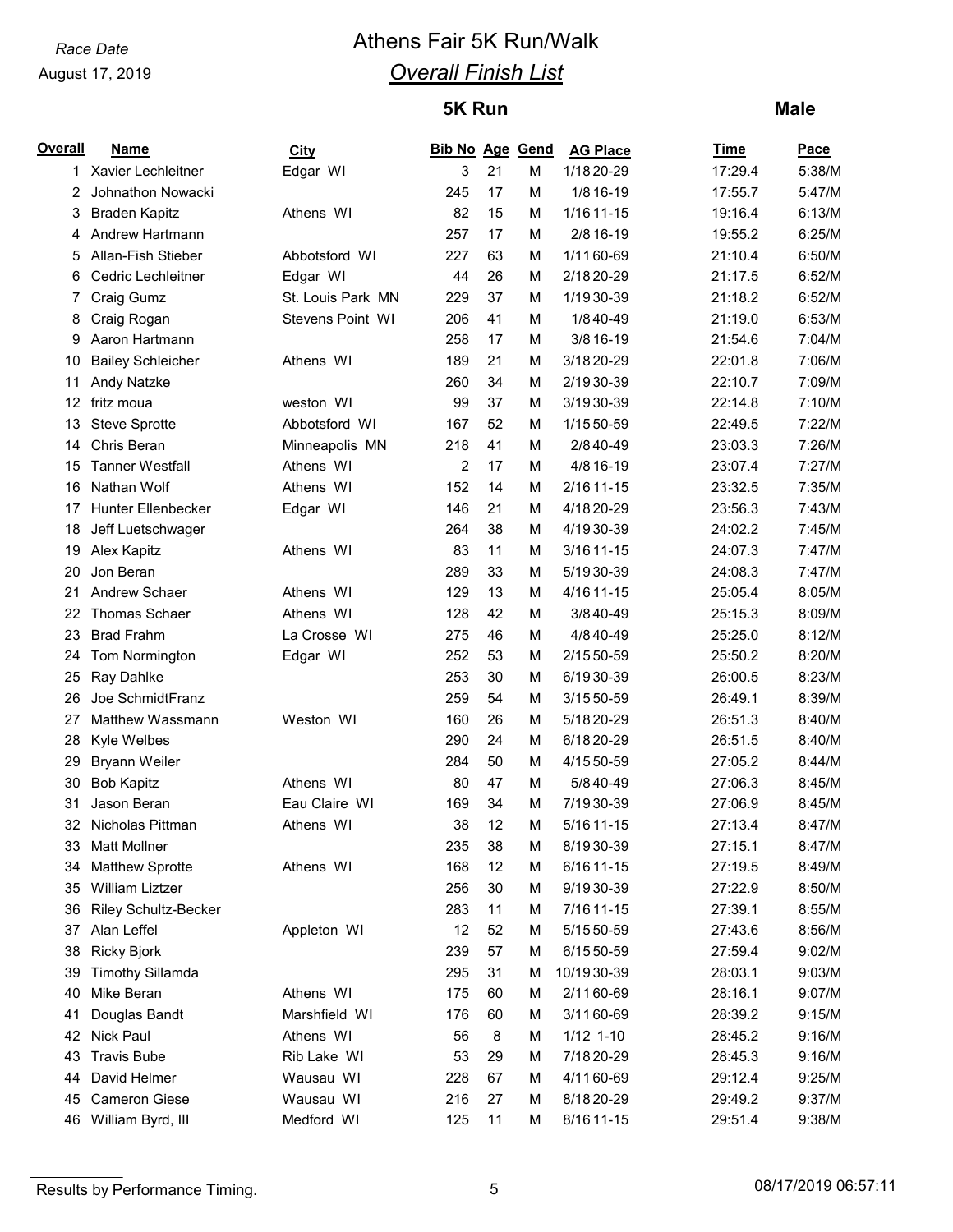# *Race Date* **Athens Fair 5K Run/Walk** *Overall Finish List*

## **5K Run**

#### **Male**

| <b>Overall</b> | <b>Name</b>               | <u>City</u>         | Bib No Age Gend |                  |   | <b>AG Place</b> | <b>Time</b> | Pace    |
|----------------|---------------------------|---------------------|-----------------|------------------|---|-----------------|-------------|---------|
|                | 47 Kaleb Cracraft         |                     | 244             | 11               | M | 9/16 11-15      | 29:56.5     | 9:39/M  |
| 48             | Shaylon Blake             | Athens WI           | 108             | 11               | M | 10/16 11-15     | 30:37.1     | 9:53/M  |
| 49             | Jonathon Blake            | Athens WI           | 107             | 37               | M | 11/19 30-39     | 30:37.1     | 9:53/M  |
| 50             | <b>Dustin Dahlke</b>      |                     | 238             | 29               | M | 9/18 20-29      | 30:45.5     | 9:55/M  |
| 51             | Johnathon Daul            | WI WI               | 119             | 21               | M | 10/18 20-29     | 31:12.5     | 10:04/M |
| 52             | <b>Ted Schultz-Becker</b> |                     | 282             | $9\,$            | M | $2/12$ 1-10     | 31:18.7     | 10:06/M |
| 53             | Ken Cloutier              | Wausau WI           | 81              | 65               | M | 5/1160-69       | 32:58.3     | 10:38/M |
| 54             | <b>Russell Wiegand</b>    | Athens WI           | 116             | 40               | M | 6/8 40-49       | 33:08.3     | 10:41/M |
| 55             | Jamie Albrecht            | Athens WI           | 31              | 56               | M | 7/15 50-59      | 33:31.4     | 10:49/M |
| 56             | Cody Stuttgen             | Wausau WI           | 8               | 29               | M | 11/18 20-29     | 33:31.6     | 10:49/M |
| 57             | Sam Sterzinger            | Medford WI          | 85              | 31               | M | 12/19 30-39     | 33:34.2     | 10:50/M |
| 58             | <b>Justin Thomas</b>      | Athens WI           | 214             | 40               | M | 7/8 40-49       | 33:35.1     | 10:50/M |
| 59             | <b>Nathaniel Rinehart</b> | Medford WI          | 49              | 19               | M | 5/8 16-19       | 33:36.2     | 10:50/M |
| 60             | Derek Lund                |                     | 285             | 29               | M | 12/18 20-29     | 33:58.4     | 10:57/M |
| 61             | Dick Lange                | Colby WI            | 225             | 65               | M | 6/1160-69       | 34:04.4     | 10:59/M |
| 62             | Lucas Kapitz              | Athens WI           | 84              | 8                | M | $3/12$ 1-10     | 34:08.0     | 11:01/M |
| 63             | Kamden Zarnke             |                     | 248             | 11               | M | 11/16 11-15     | 34:25.4     | 11:06/M |
| 64             | Tom Peter                 | Athens WI           | 147             | 54               | M | 8/15 50-59      | 34:38.6     | 11:10/M |
| 65             | <b>Michael Breitrick</b>  |                     | 241             | 67               | M | 7/11 60-69      | 35:18.6     | 11:23/M |
| 66             | Matt Hartwig              | Athens WI           | 173             | 38               | M | 13/19 30-39     | 35:32.2     | 11:28/M |
| 67             | Jarrett Daul              | Athens WI           | 118             | 16               | M | 6/8 16-19       | 35:42.4     | 11:31/M |
| 68             | Lucus Byrd                | Medford WI          | 127             | 6                | M | $4/12$ 1-10     | 35:53.5     | 11:35/M |
| 69             | <b>Garrett Knott</b>      | Athens WI           | 112             | 13               | M | 12/16 11-15     | 36:34.2     | 11:48/M |
| 70             | <b>Garnett Frahm</b>      |                     | 274             | 10               | M | $5/12$ 1-10     | 37:02.8     | 11:57/M |
| 71             | Gavin Frahm               |                     | 273             | 11               | М | 13/16 11-15     | 37:03.0     | 11:57/M |
| 72             | Daniel Westfall           | Athens WI           | 24              | 67               | M | 8/1160-69       | 39:14.2     | 12:39/M |
| 73             | Elijah Schaer             | Athens WI           | 130             | $\boldsymbol{9}$ | M | $6/12$ 1-10     | 39:33.2     | 12:45/M |
| 74             | Benjamin Hartwig          | Athens WI           | 171             | 9                | M | 7/12 1-10       | 39:33.7     | 12:45/M |
| 75             | Chris Kruger              | Chicago IL          | 27              | 33               | M | 14/1930-39      | 39:41.9     | 12:48/M |
| 76             | Scott Wildman             |                     | 234             | 52               | M | 9/15 50-59      | 40:42.1     | 13:08/M |
| 77             | Ari Scott                 | Saint Paul MN       | 103             | $9\,$            | M | 8/12 1-10       | 42:10.4     | 13:36/M |
| 78             | Owen Scott                | <b>NEW BRIGHTON</b> | 104             | 5                | M | $9/12$ 1-10     | 42:13.8     | 13:37/M |
| 79             | <b>Bill Schug</b>         | Athens WI           | 72              | 36               | м | 15/1930-39      | 42:37.7     | 13:45/M |
| 80             | John Schug                | Athens WI           | 73              | 8                | M | 10/12 1-10      | 42:37.7     | 13:45/M |
| 81             | Jordan Frahm              |                     | 249             | 11               | M | 14/16 11-15     | 42:46.6     | 13:48/M |
| 82             | Hunter Karlen             | Stoughton WI        | 212             | 16               | M | 7/8 16-19       | 43:06.1     | 13:54/M |
| 83             | James Daul                | Athens WI           | 120             | 18               | M | 8/8 16-19       | 43:07.6     | 13:55/M |
| 84             | Damien Haines             | Athens WI           | 204             | 15               | M | 15/16 11-15     | 43:12.4     | 13:56/M |
| 85             | Paul Brown                | Stetsonville WI     | 4               | 52               | M | 10/15 50-59     | 43:49.4     | 14:08/M |
| 86             | Kelly King                | Edgar WI            | 188             | 59               | M | 11/15 50-59     | 43:52.1     | 14:09/M |
| 87             | Cole Hopperdietzel        | Wausau WI           | 202             | 12               | M | 16/16 11-15     | 44:48.4     | 14:27/M |
| 88             | Eric M Beran              | Dayton MN           | 170             | 39               | M | 16/19 30-39     | 47:31.3     | 15:20/M |
| 89             | <b>Ben Cummings</b>       |                     | 279             | 26               | M | 13/18 20-29     | 48:54.9     | 15:46/M |
| 90             | Samuel Hartwig            | Athens WI           | 163             | $\,6\,$          | M | 11/12 1-10      | 48:56.4     | 15:47/M |
| 91             | <b>Charlie Goldring</b>   | Madison WI          | 138             | 21               | M | 14/18 20-29     | 49:02.4     | 15:49/M |
| 92             | Benjamin Byrd             | Medford WI          | 126             | $\boldsymbol{9}$ | М | 12/12 1-10      | 49:52.7     | 16:05/M |